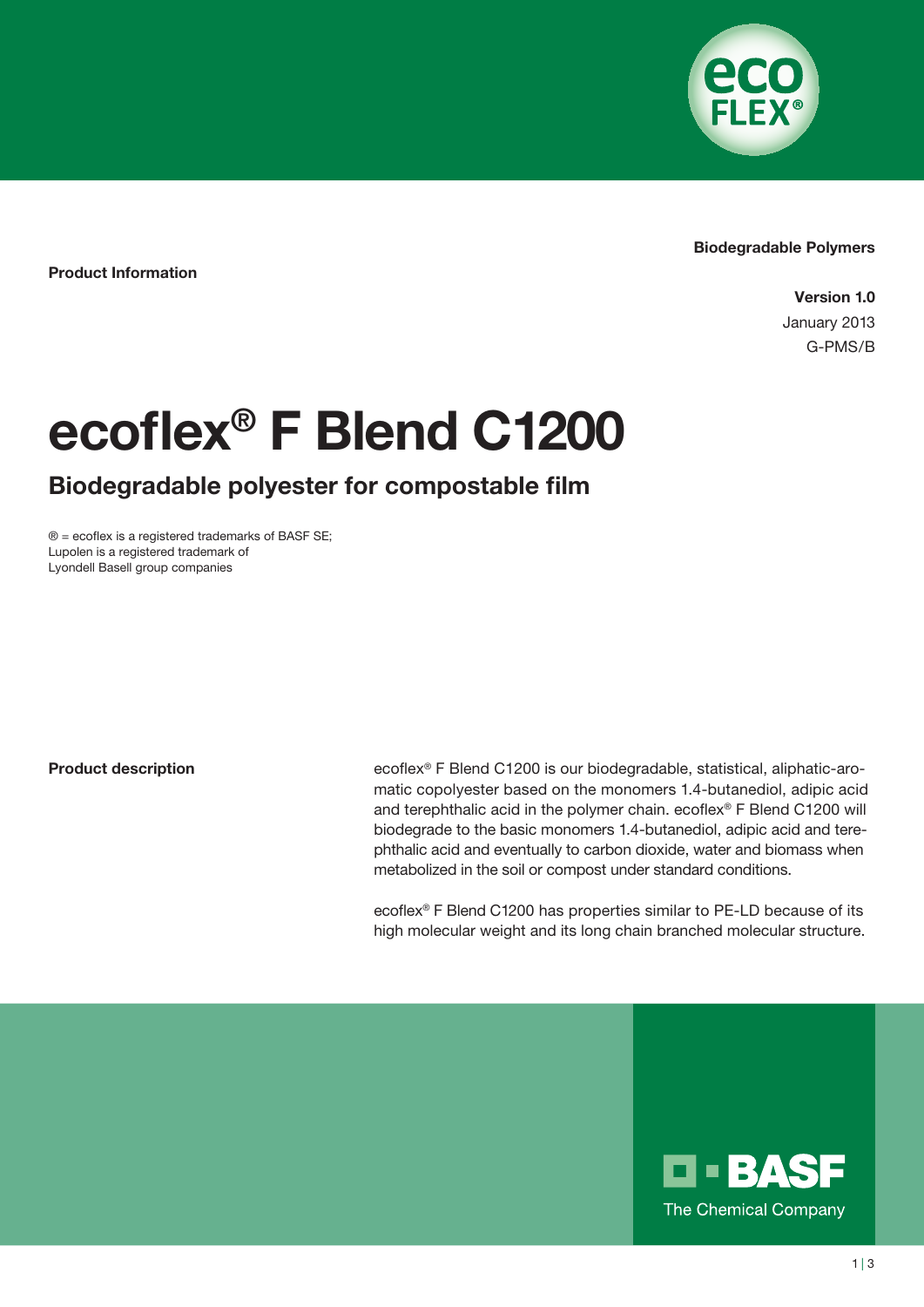Quality Control

**Applications** 

- Transparent to translucent, semi-crystalline structure with DSC melting point in the range of PE-LD: 110 - 120 °C
- High ultimate elongation at break and high failure energy (dart drop)
- High, but controllable water vapour transmission rate (WVTR)
- MVR (190 °C, 2.16kg): 2.5-4.5ml/10min
- Good thermostability up to 230 °C
- regular predrying of pellets
- Good processability on blown film lines
- Down gaging to 10µm possible
- Weldable and printable

ecoflex® F Blend C1200 fulfils the requirements of the European standard DIN EN 13432, the US standard ASTM D 6400 and the Japanese GreenPla standard for compostable and biodegradable polymers, because it can be degraded by micro-organisms. The biodegradation process in soil depends on the specific environment (climate, soil quality, population of micro-organisms).

ecoflex® F Blend C1200 is one of the few biodegradable plastics, which complies in its composition with the European and American food stuff legislation for food contact: EU Directive 2002/72/EC (as amended) and US food contact notification FCN 907. Specific limitations and more details are given on request. The converter or packer has to check the suitability of the article for the application.

ecoflex® F Blend C1200 is supplied as lens shaped pellets in 1 t big bags or bulk containers. Temperatures during transportation and storage may not exceed 70°C at any time. Storage time of unopened bags may not surpass 12 month at room temperature (23 °C). Form supplied and storage

> ecoflex® F Blend C1200 is produced as a standard material in a continuous production process according to DIN EN ISO 9001:2000. The melt volume rate, MVR, at 190°C, 2.16 kg, according to ISO 1133 has been defined as specified parameter for quality control. A certificate can be provided with each lot number (10t) upon request. In order to obtain a high accuracy for the MVR measurement the granules should be dried for 30 minutes at 70 °C using e.g. an electronic moisture analyser (e.g. Brabender Aquatrac plus). Other data given in our literature are typical values, which are not part of our product specification for ecoflex® F Blend C1200.

ecoflex® F Blend C1200 has been developed for the conversion to flexible films using a blown film or cast film process. Typical applications are packaging films, agricultural films and compost bags. In view of numerous factors influencing functionality and shelf life of ecoflex® films and finished articles made thereof these parameters have to be tested by the converters before utilisation.

We supply technical service information concerning the blown or cast film process with ecoflex® F Blend C1200 on demand.